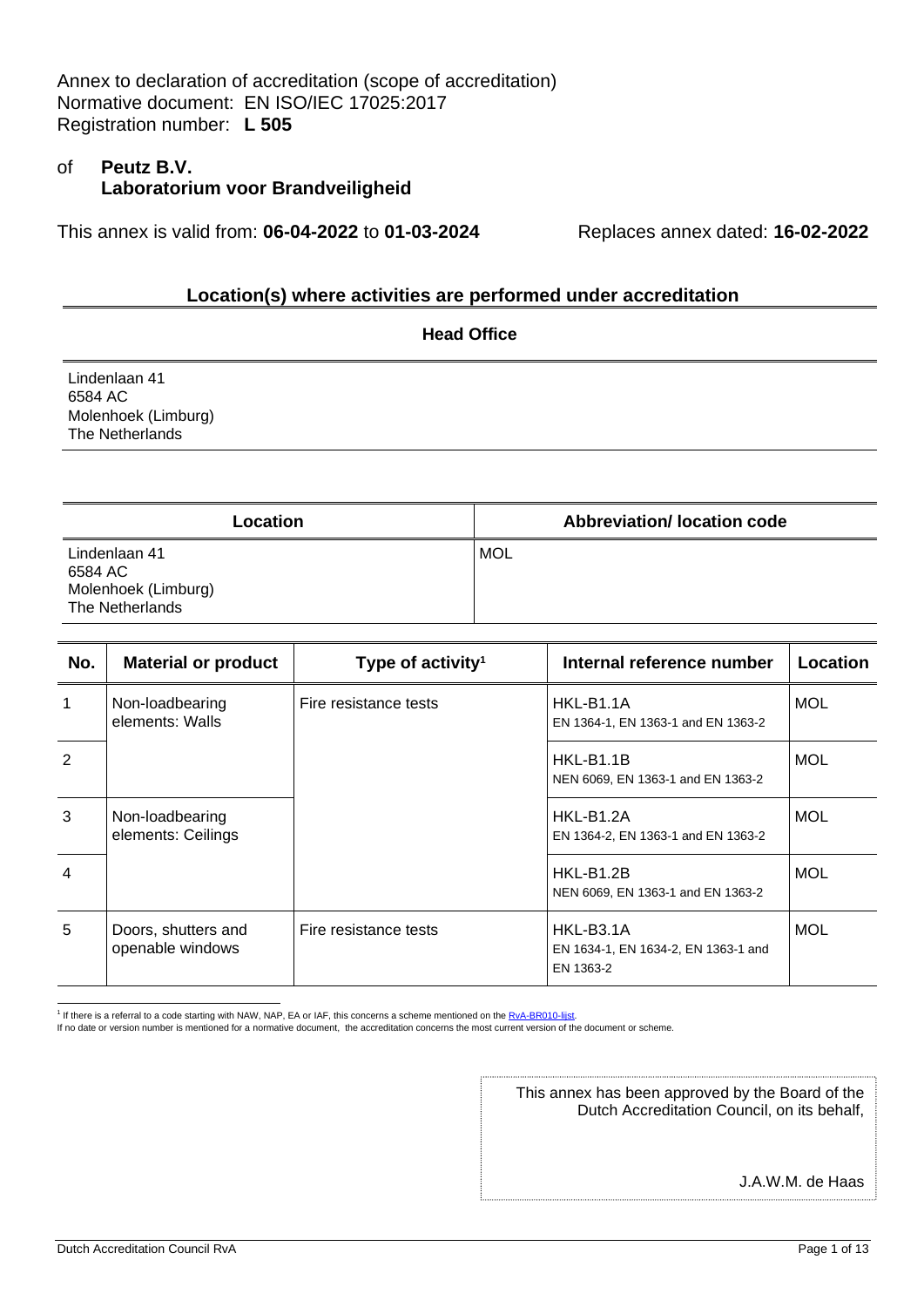# of **Peutz B.V. Laboratorium voor Brandveiligheid**

| No.            | <b>Material or product</b>                         | Type of activity <sup>1</sup>                                | Internal reference number                                                                                     | Location   |
|----------------|----------------------------------------------------|--------------------------------------------------------------|---------------------------------------------------------------------------------------------------------------|------------|
| 6              | Doors, shutters and<br>openable windows            |                                                              | HKL-B3.1B<br>NEN 6069, EN 1363-1 and EN 1363-2                                                                | <b>MOL</b> |
| $\overline{7}$ | Load bearing elements:<br>Floors and roofs         |                                                              | HKL-B2.1A<br>EN 1365-2, EN 1363-1 and EN 1363-2                                                               | <b>MOL</b> |
| 8              |                                                    |                                                              | HKL-B2.1B<br>NEN 6069,<br>EN 1363-1 and EN 1363-2                                                             | <b>MOL</b> |
| 9              | Service installations:<br>linear joint seals       |                                                              | HKL-B4.1A<br>EN 1366-4,<br>EN 1363-1 and EN 1363-2                                                            | <b>MOL</b> |
| 10             |                                                    |                                                              | HKL-B4.1B<br>NEN 6069,<br>EN 1363-1 and EN 1363-2                                                             | <b>MOL</b> |
| 11             | Service installations:<br><b>Penetration seals</b> |                                                              | HKL-B4.2A<br>EN 1366-3,<br>EN 1363-1 and EN 1363-2                                                            | <b>MOL</b> |
| 12             |                                                    |                                                              | HKL-B4.2B<br>NEN 6069,<br>EN 1363-1 and EN 1363-2                                                             | <b>MOL</b> |
| 13             | <b>Building products</b>                           | Reaction to fire test; SBI methode                           | <b>HKL-B5.1</b><br>EN 13823                                                                                   | <b>MOL</b> |
| 14             |                                                    | Reaction to fire test; small flame                           | <b>HKL-B5.2</b><br>EN ISO 11925-2                                                                             | <b>MOL</b> |
| 15             |                                                    | Determination of the heat of<br>combustion; bomb calorimeter | <b>HKL B5.3</b><br>EN ISO 1716:2018 and<br>EN ISO 1716:2010                                                   | <b>MOL</b> |
| 16             | Construction products<br>and building elements     | Testing and classification of fire<br>resistance             | HKL-B7.1A<br>EN 13501-2, EN 1364-1, EN 1364-2, EN<br>1634-1, EN 1365-2, EN 1366-3 and EN<br>1366-4            | <b>MOL</b> |
| 17             |                                                    |                                                              | HKL-B7.1B<br>NEN 6069, EN 13501-2, EN 1364-1, EN<br>1364-2, EN 1634-1, EN 1365-2, EN 1366-<br>3 and EN 1366-4 | <b>MOL</b> |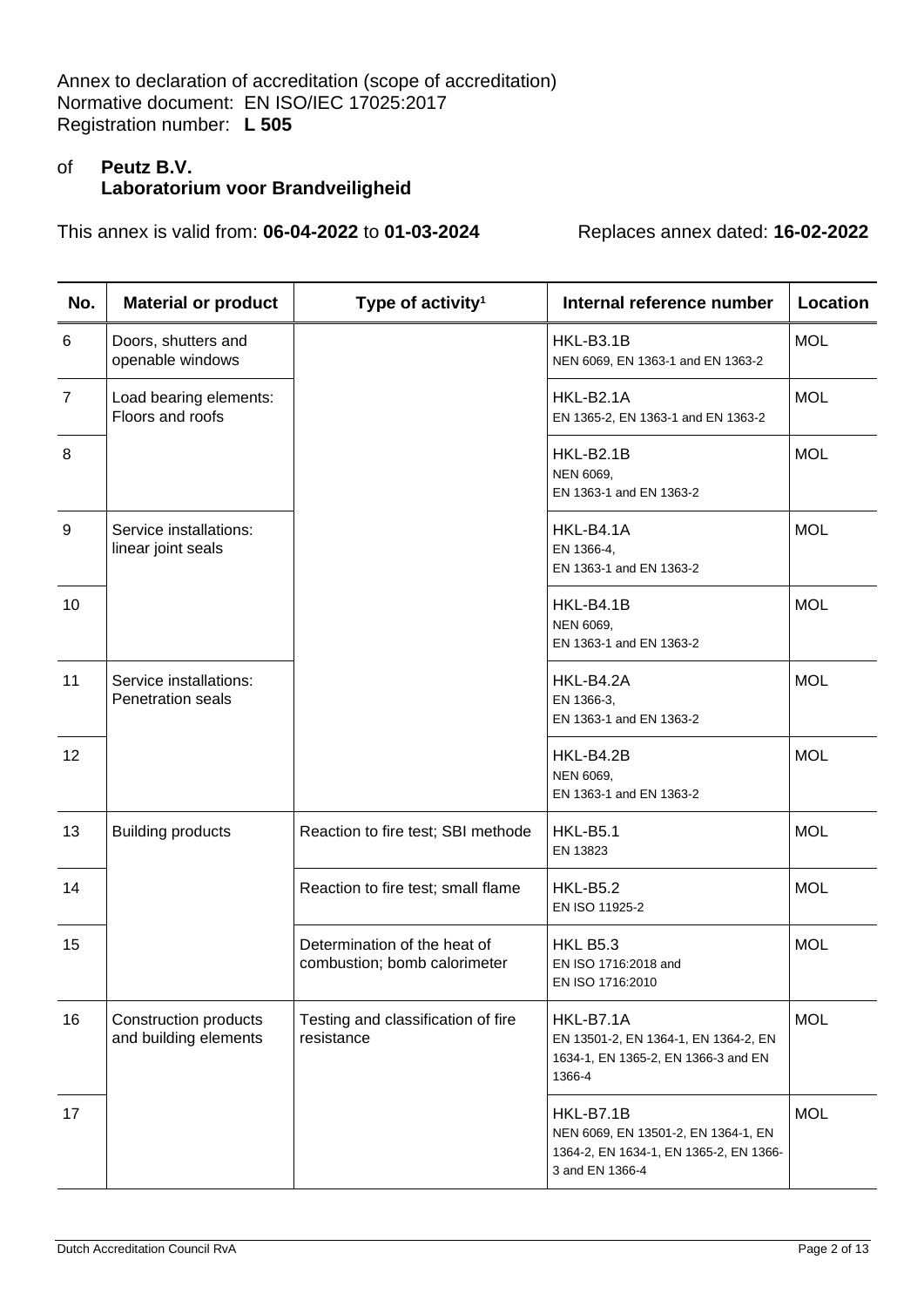# of **Peutz B.V. Laboratorium voor Brandveiligheid**

| No. | <b>Material or product</b> | Type of activity <sup>1</sup>                            | Internal reference number                                                                           | Location   |
|-----|----------------------------|----------------------------------------------------------|-----------------------------------------------------------------------------------------------------|------------|
| 18  | <b>Building products</b>   | Testing and classification of fire<br>resistance         | <b>HKL-B7.2</b><br>EN 13501-1, EN 13823, EN ISO 11925-2<br>EN ISO 1716:2018 and EN ISO<br>1716:2010 | MOL        |
| 19  | Doors and shutters         | Determination and classification of<br>the smoke leakage | <b>B6.1A</b><br>EN 1634-3 and EN 13501-2                                                            | <b>MOL</b> |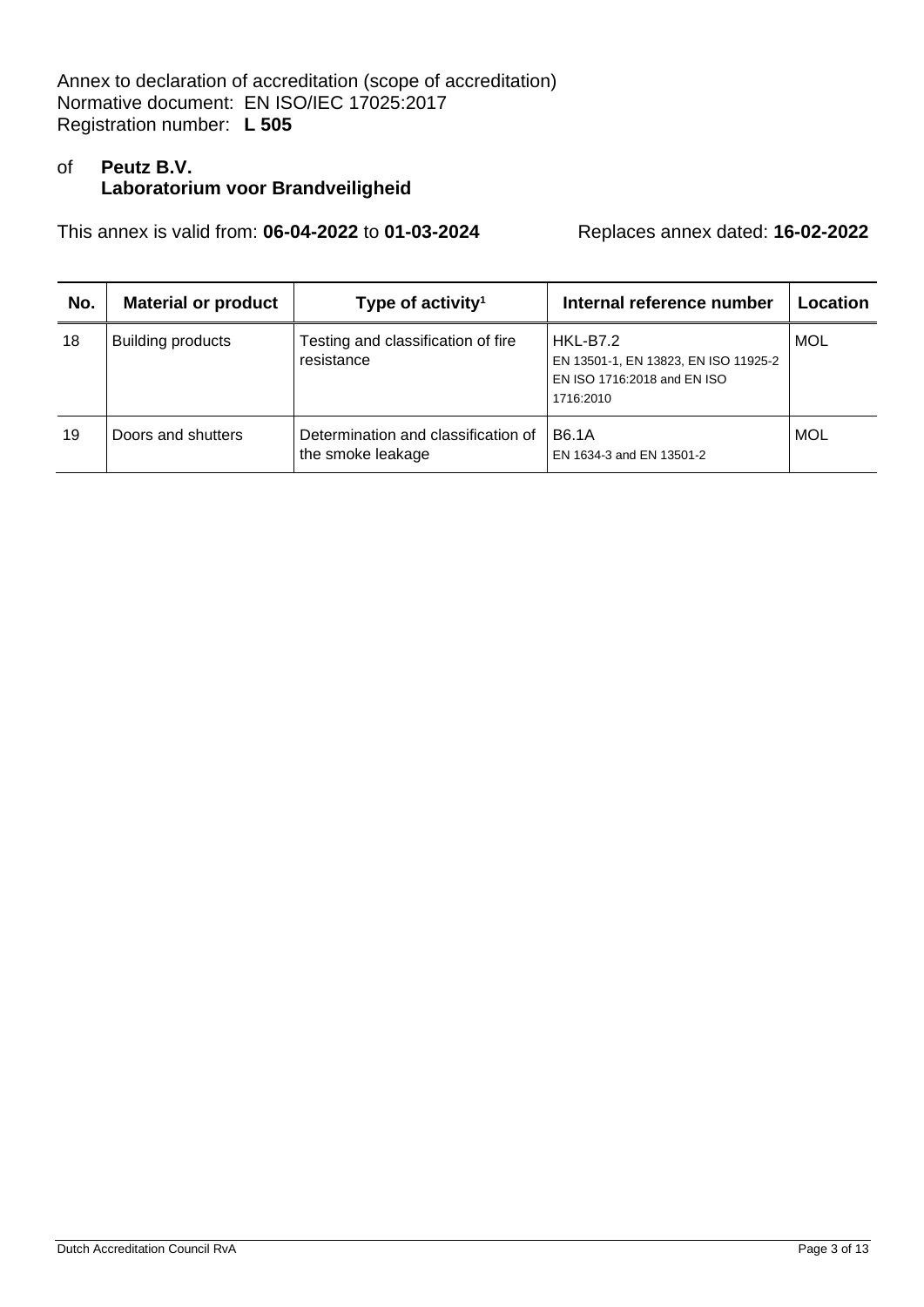# of **Peutz B.V. Laboratorium voor Brandveiligheid**

| No. | <b>Material or product</b>                                                                                                                                                                                                                                                                                                                                                                    | Type of activity <sup>1</sup>                                                         | Internal reference number                                      | Location   |  |
|-----|-----------------------------------------------------------------------------------------------------------------------------------------------------------------------------------------------------------------------------------------------------------------------------------------------------------------------------------------------------------------------------------------------|---------------------------------------------------------------------------------------|----------------------------------------------------------------|------------|--|
|     | The accreditation for the activities below is suitable for notification.                                                                                                                                                                                                                                                                                                                      |                                                                                       |                                                                |            |  |
|     |                                                                                                                                                                                                                                                                                                                                                                                               | European construction products regulation No 305/2011<br><b>System 3 Verification</b> |                                                                |            |  |
|     |                                                                                                                                                                                                                                                                                                                                                                                               | Product area's: 2, 4, 7, 14, 19, 21, 22, 30 and 35                                    |                                                                |            |  |
|     | Decision: 95/467/EG<br><b>GYPSUM PRODUCTS (1/4)</b>                                                                                                                                                                                                                                                                                                                                           | EN 12859:2011; EN 520:2004 + A1:2009                                                  |                                                                |            |  |
| 20  | Plasterboards and ceiling<br>elements with thin<br>laminations, fibrous<br>gypsum boards, and<br>composite panels<br>(laminates) in which the<br>incorporated material is<br>placed on a face<br>susceptible to be<br>exposed to fire, including<br>relevant ancillary<br>products.<br>In walls, partitions or<br>ceilings (or lining thereof)<br>subject to reaction to fire<br>requirements | Testing and classification of<br>reaction to fire                                     | EN 13823<br>EN ISO 11925-2<br>EN 13501-1<br><b>EN ISO 1716</b> | <b>MOL</b> |  |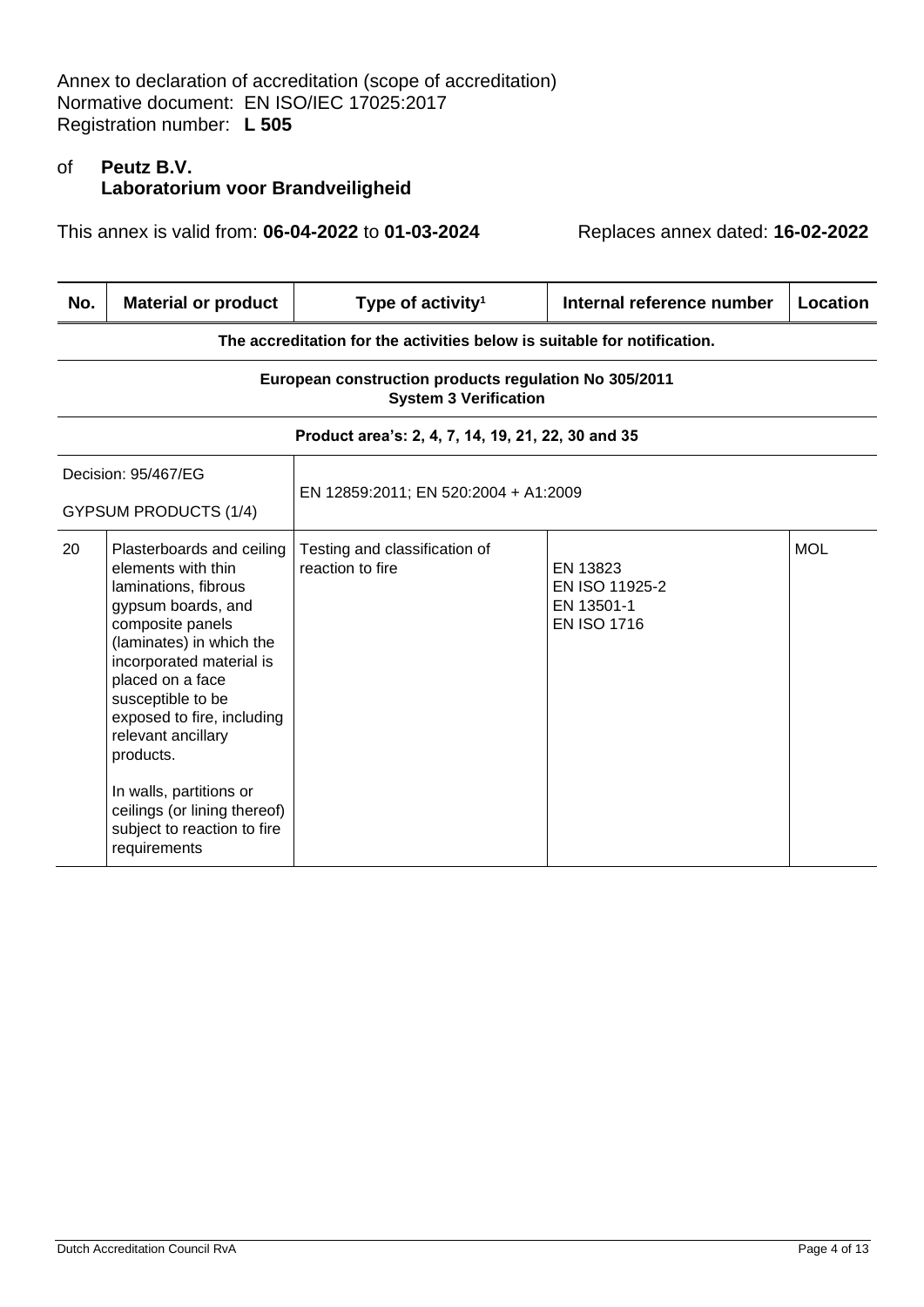# of **Peutz B.V. Laboratorium voor Brandveiligheid**

| No.   | <b>Material or product</b>                                                                                                                                                                                                                                                                                                                                                        | Type of activity <sup>1</sup>                     | Internal reference number                                      | Location   |
|-------|-----------------------------------------------------------------------------------------------------------------------------------------------------------------------------------------------------------------------------------------------------------------------------------------------------------------------------------------------------------------------------------|---------------------------------------------------|----------------------------------------------------------------|------------|
|       | Decisionl 95/467/EG                                                                                                                                                                                                                                                                                                                                                               |                                                   |                                                                |            |
|       | <b>GYPSUM PRODUCTS (2/4)</b>                                                                                                                                                                                                                                                                                                                                                      | EN 12859:2011; EN 520:2004 + A1:2009              |                                                                |            |
| 21    | Plasterboards and ceiling<br>elements with thin<br>laminations, fibrous<br>gypsum boards, fibrous<br>gypsum plaster casts,<br>and composite panels<br>(laminates), in which the<br>incorporated material is<br>placed on a face<br>susceptible to be<br>explosed to fire, including<br>relevant ancillary<br>products<br>(in walls, partitions or<br>ceilings (or lining thereof) | Testing and classification of fire<br>resistance  | EN 1364-1<br>EN 1365-2<br>EN 1363-1<br>EN 1363-2<br>EN 13501-2 | <b>MOL</b> |
|       | subject to reaction to fire<br>requirements)                                                                                                                                                                                                                                                                                                                                      |                                                   |                                                                |            |
|       | Decision: 98/213/EG                                                                                                                                                                                                                                                                                                                                                               |                                                   |                                                                |            |
| (1/4) | <b>INTERNAL PARTITION KITS</b>                                                                                                                                                                                                                                                                                                                                                    | ETAG 002-1; ETAG 003                              |                                                                |            |
| 22    | Internal partition kits                                                                                                                                                                                                                                                                                                                                                           | Testing and classification of<br>reaction to fire | EN 13823                                                       | <b>MOL</b> |
|       | (for uses subject to<br>reaction to fire<br>requirements)                                                                                                                                                                                                                                                                                                                         |                                                   | EN ISO 11925-2<br>EN 13501-1<br><b>EN ISO 1716</b>             |            |
|       | Decision: 98/213/EG                                                                                                                                                                                                                                                                                                                                                               |                                                   |                                                                |            |
|       | STRUCTURAL SEALANT<br>GLAZING KITS (2/5)                                                                                                                                                                                                                                                                                                                                          | ETAG 002-1                                        |                                                                |            |
| 23    | Structural sealant glazing<br>kits<br>(Fire partitioning)                                                                                                                                                                                                                                                                                                                         | Testing and classification of fire<br>resistance  | EN 13501-2<br>EN 1363-1<br>EN 1363-2                           | <b>MOL</b> |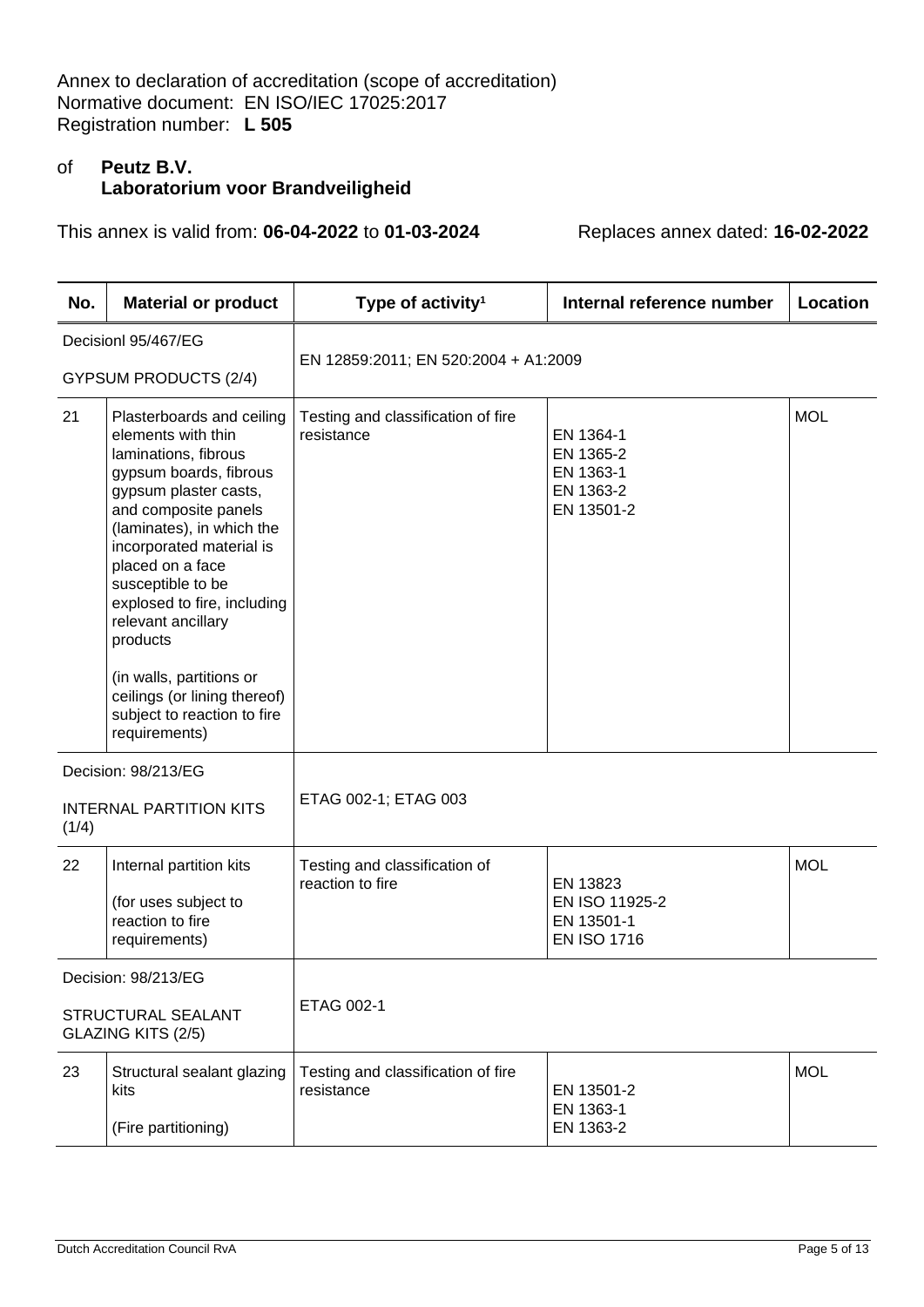# of **Peutz B.V. Laboratorium voor Brandveiligheid**

| No. | <b>Material or product</b>                                                                                 | Type of activity <sup>1</sup>                                                                                                                                                                                                                                                                 | Internal reference number                                      | Location   |
|-----|------------------------------------------------------------------------------------------------------------|-----------------------------------------------------------------------------------------------------------------------------------------------------------------------------------------------------------------------------------------------------------------------------------------------|----------------------------------------------------------------|------------|
|     | Decision: 99/93/EC<br>DOORS, WINDOWS,<br>SHUTTERS, BLINDS, GATES<br>AND RELATED BUILDING<br>HARDWARE (1/1) | EN 1125:2008; EN 1154:1996/A1:2002; EN 1154:1996/A1:2002/AC:2006; EN<br>1155:1996/A1:2002/AC:2006; EN 1155:1997/A1:2002; EN 1158:1997/A1:2002; EN<br>1158:1997/A1:2002/AC:2006; EN 179:2008; EN 1935:2002; EN<br>1935:2002/AC:2003; EN 13830:2003                                             |                                                                |            |
| 24  | Building hardware related<br>to doors, gates and<br>windows (any other)                                    | Testing and classification of fire<br>resistance                                                                                                                                                                                                                                              | EN 13501-2<br>EN 1634-1<br>EN 1634-3                           | <b>MOL</b> |
|     | Decision: 2000/245/EC<br>FLAT GLASS, PROFILED<br><b>GLASS AND GLASS-BLOCK</b><br>PRODUCTS (1/6)            | EN 1279-5:2005+A2:2010 EN 1096-4:2004; EN 12150-2:2004; EN 12337-2:2004;<br>EN 1279-5:2005+A2/2<br>2:2010; EN 13024-2:2004; EN 14178-2:2004; EN 14179-2:2005; EN 14321-<br>2:2005; EN 14449:2005; EN 14449:2005/AC:2005; EN 1748-1-2:2004; EN 1748-2-<br>2:2004;EN 1863-2:2004; EN 572-9:2004 |                                                                |            |
| 25  | Flat or curved glass<br>panels (for uses subject<br>to external fire<br>performance regulations)           | Testing and classification of fire<br>resistance                                                                                                                                                                                                                                              | EN 13501-2<br>EN 1364-1<br>EN 1365-2<br>EN 1363-1<br>EN 1363-2 | <b>MOL</b> |
|     | Decision: 2000/245/EC                                                                                      |                                                                                                                                                                                                                                                                                               |                                                                |            |
|     | FLAT GLASS, PROFILED<br><b>GLASS AND GLASS-BLOCK</b><br>PRODUCTS (2/6)                                     | EN 1279-5:2005+A2:2010; EN 12758                                                                                                                                                                                                                                                              |                                                                |            |
| 26  | Flat or curved glass<br>panels<br>Channel-shaped glass                                                     | Testing and classification of<br>reaction to fire                                                                                                                                                                                                                                             | EN 13823<br>EN ISO 11925-2<br>EN 13501-1<br><b>EN ISO 1716</b> | <b>MOL</b> |
|     | Insulating glass units                                                                                     |                                                                                                                                                                                                                                                                                               |                                                                |            |
|     | Glass blocks                                                                                               |                                                                                                                                                                                                                                                                                               |                                                                |            |
|     | Glass-block wall panels                                                                                    |                                                                                                                                                                                                                                                                                               |                                                                |            |
|     | (for uses subject to<br>reaction to fire<br>regulations)                                                   |                                                                                                                                                                                                                                                                                               |                                                                |            |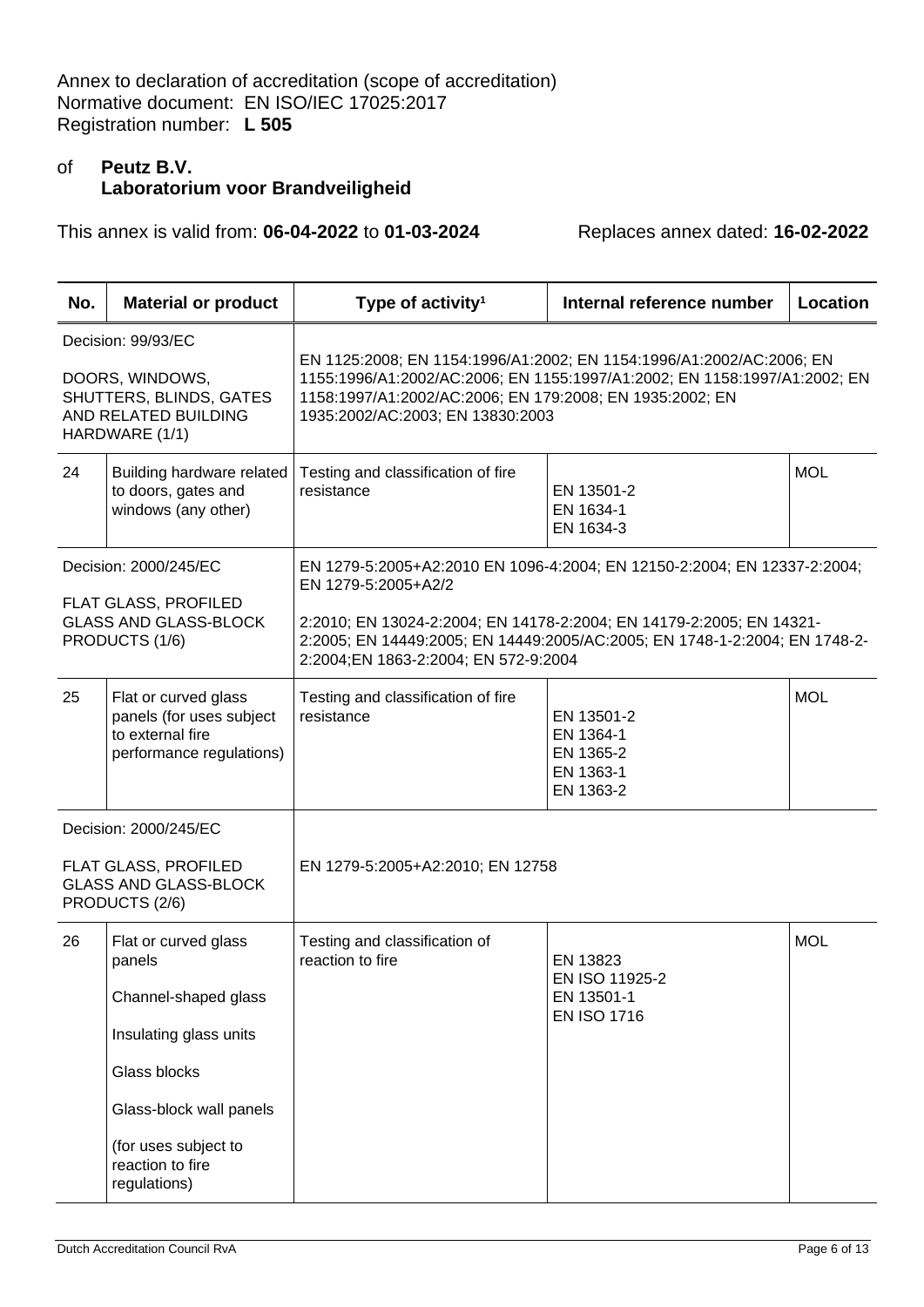# of **Peutz B.V. Laboratorium voor Brandveiligheid**

| No.                                                     | <b>Material or product</b>                                             | Type of activity <sup>1</sup>                              | Internal reference number           | <b>Location</b> |
|---------------------------------------------------------|------------------------------------------------------------------------|------------------------------------------------------------|-------------------------------------|-----------------|
|                                                         | Decision: 2000/245/EC                                                  |                                                            |                                     |                 |
|                                                         | FLAT GLASS, PROFILED<br><b>GLASS AND GLASS-BLOCK</b><br>PRODUCTS (3/6) | EN 1279-5:2005+A2:2010; EN 12758                           |                                     |                 |
| 27                                                      | Flat glass                                                             | Testing and classification of fire                         |                                     | <b>MOL</b>      |
|                                                         | Profiled glass                                                         | resistance<br>EN 13501-2<br>EN 1364-1                      |                                     |                 |
|                                                         | Glass block products                                                   |                                                            | EN 1365-2<br>EN 1363-1<br>EN 1363-2 |                 |
|                                                         | Channel-shaped glass                                                   |                                                            |                                     |                 |
|                                                         | (for uses subject to<br>external fire performance<br>regulations)      |                                                            |                                     |                 |
| Decision: 98/213/EC                                     |                                                                        |                                                            |                                     |                 |
| (2/5)                                                   | <b>INTERNAL PARTITION KITS</b>                                         | <b>ETAG 003</b>                                            |                                     |                 |
| 28                                                      | Internal partition kits for<br>use as non-loadbearing<br>walls         | Testing and classification of fire<br>resistance           | EN 1363-1<br>EN 1363-2<br>EN 1364-1 | <b>MOL</b>      |
|                                                         | (Fire partitioning)                                                    |                                                            | EN 13501-2                          |                 |
|                                                         | Decision: 99/454/EC                                                    |                                                            |                                     |                 |
|                                                         | FIRE STOPPING, FIRE                                                    | ETAG 018 - 1; ETAG 018 - 2; ETAG 018 - 3; ETAG 018 - 4     |                                     |                 |
| <b>SEALING AND FIRE</b><br>PROTECTIVE PRODUCTS<br>(2/2) |                                                                        | ETAG 026-1; ETAG 026-2; ETAG 026-3; ETAG 026-4; ETAG 026-5 |                                     |                 |
| 29                                                      | Fire stopping and fire<br>sealing products                             | Testing and classification of<br>reaction to fire          | EN 13823<br>EN ISO 11925-2          | <b>MOL</b>      |
|                                                         | Fire protective products<br>(including coatings)                       |                                                            | EN 13501-1<br><b>EN ISO 1716</b>    |                 |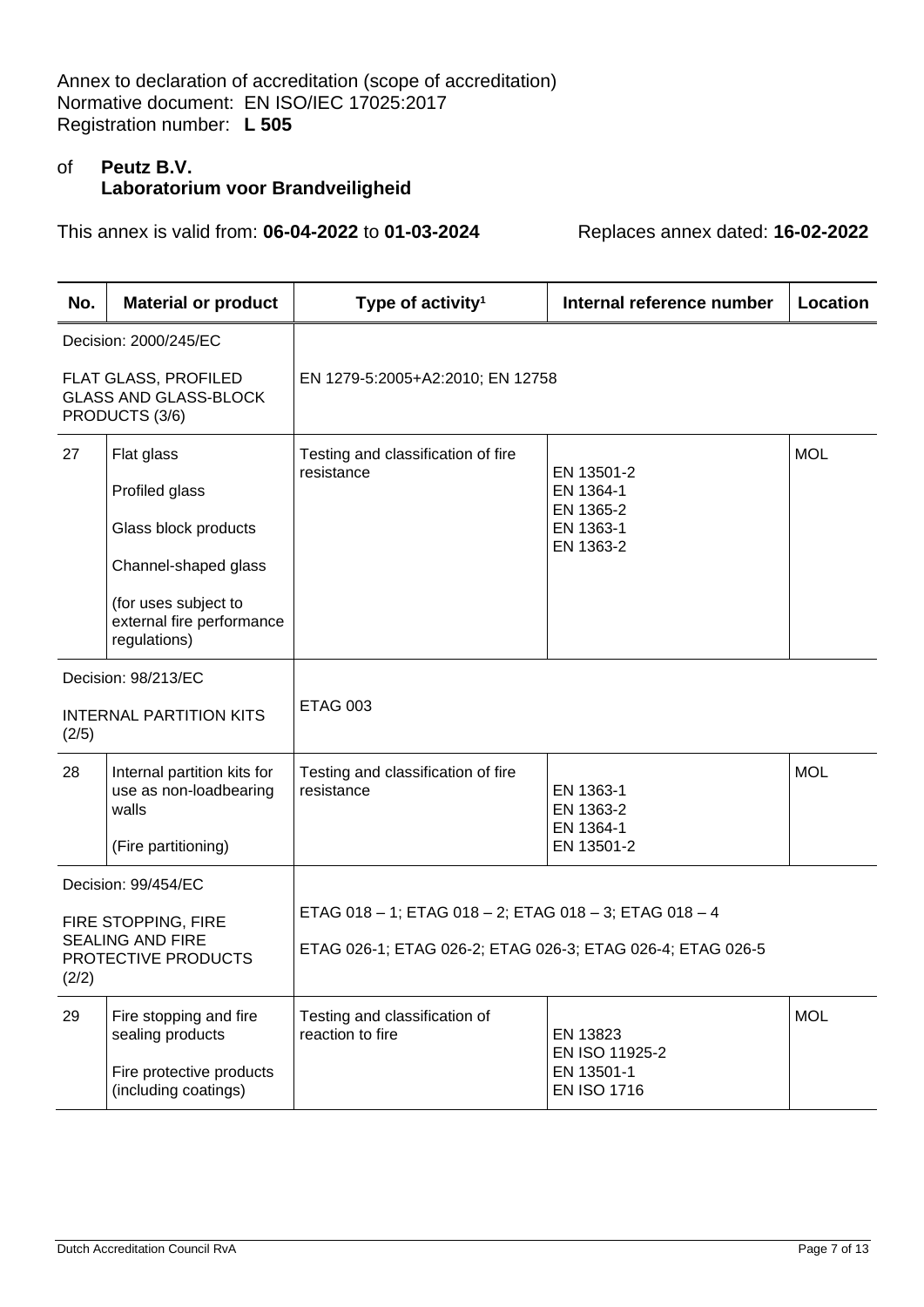#### of **Peutz B.V. Laboratorium voor Brandveiligheid**

| No.                                                                            | <b>Material or product</b>                                                                     | Type of activity <sup>1</sup>                    | Internal reference number                         | <b>Location</b> |
|--------------------------------------------------------------------------------|------------------------------------------------------------------------------------------------|--------------------------------------------------|---------------------------------------------------|-----------------|
|                                                                                | Decision: 99/454/EC                                                                            |                                                  |                                                   |                 |
| (2/2)                                                                          | FIRE STOPPING, FIRE<br><b>SEALING AND FIRE</b><br>PROTECTIVE PRODUCTS                          | ETAG 026-2                                       |                                                   |                 |
| 30                                                                             | Fire stopping and fire<br>sealing products<br>Fire protective products<br>(including coatings) | Testing and classification of fire<br>resistance | EN 1366-3<br>EN 1363-1<br>EN 1363-2<br>EN 13501-2 | <b>MOL</b>      |
|                                                                                | Decision: 99/454/EC                                                                            |                                                  |                                                   |                 |
| FIRE STOPPING, FIRE<br><b>SEALING AND FIRE</b><br>PROTECTIVE PRODUCTS<br>(2/2) |                                                                                                | ETAG 026-3; ETAG 026-5                           |                                                   |                 |
| 31                                                                             | Fire stopping and fire<br>sealing products<br>Fire protective products<br>(including coatings) | Testing and classification of fire<br>resistance | EN 1366-4<br>EN 1363-1<br>EN 1363-2<br>EN 13501-2 | <b>MOL</b>      |
|                                                                                | Decision: 99/454/EC                                                                            |                                                  |                                                   |                 |
| (2/2)                                                                          | FIRE STOPPING, FIRE<br><b>SEALING AND FIRE</b><br>PROTECTIVE PRODUCTS                          | ETAG 026-4                                       |                                                   |                 |
| 32                                                                             | Fire stopping and fire<br>sealing products<br>Fire protective products<br>(including coatings) | Testing and classification of fire<br>resistance | EN 1364-1<br>EN 1364-2<br>EN 1634-1<br>EN 13501-2 | <b>MOL</b>      |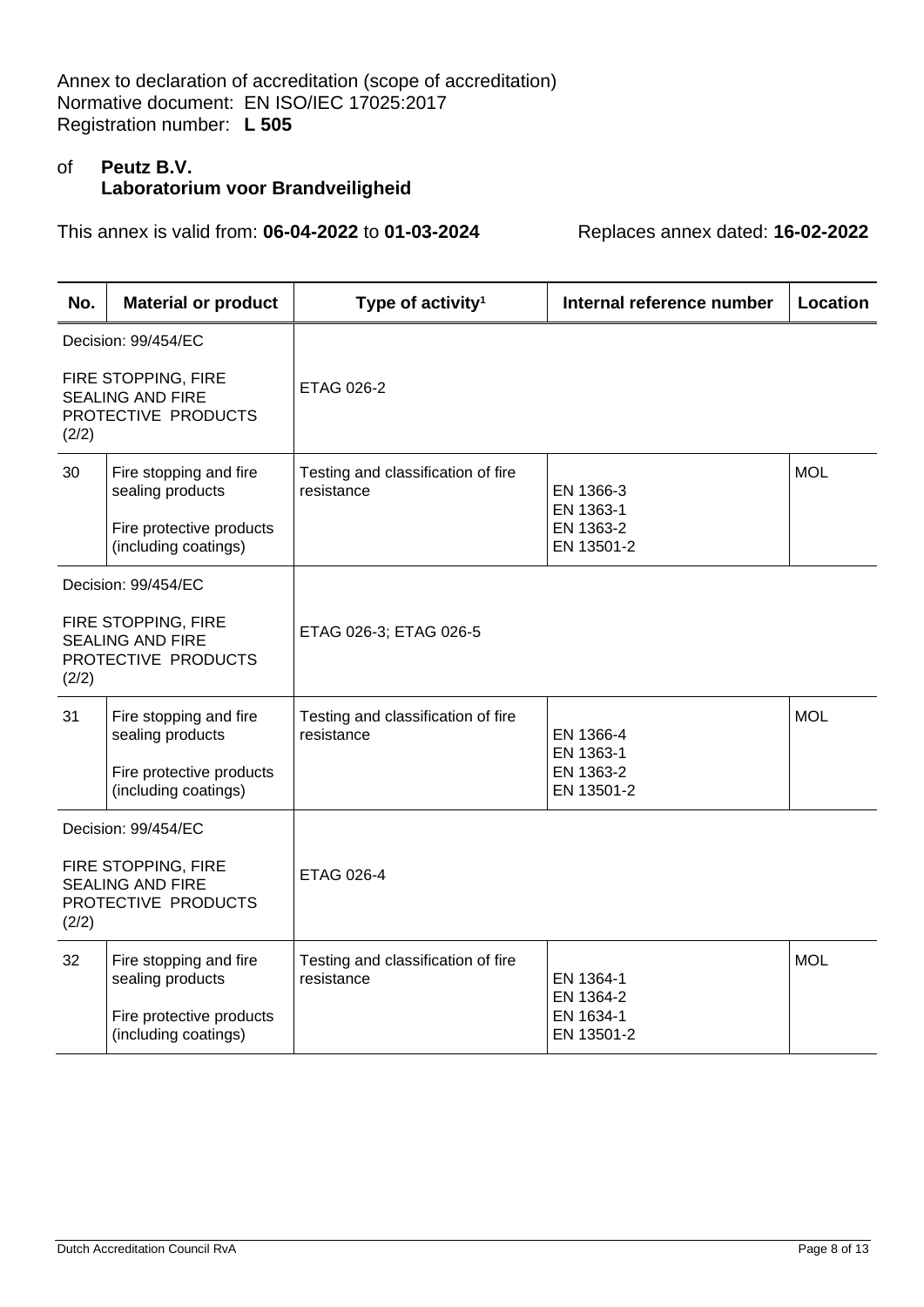# of **Peutz B.V. Laboratorium voor Brandveiligheid**

| No.                                                                                   | <b>Material or product</b>                                                                                                                          | Type of activity <sup>1</sup>                     | Internal reference number        | Location   |
|---------------------------------------------------------------------------------------|-----------------------------------------------------------------------------------------------------------------------------------------------------|---------------------------------------------------|----------------------------------|------------|
|                                                                                       | Decision: 98/436/EC                                                                                                                                 |                                                   |                                  |            |
| ROOF COVERINGS,<br>ROOFLIGHTS, ROOF<br><b>WINDOWS AND ANCILLARY</b><br>PRODUCTS (2/6) |                                                                                                                                                     | EN 1873:2005                                      |                                  |            |
| 33                                                                                    | Flat and profiled sheets<br>Roofing tiles, slates,                                                                                                  | Testing and classification of<br>reaction to fire | EN 13823<br>EN ISO 11925-2       | <b>MOL</b> |
|                                                                                       | stones and shingles                                                                                                                                 |                                                   | EN 13501-1<br><b>EN ISO 1716</b> |            |
|                                                                                       | Factory-bonded<br>composite or sandwich<br>panels                                                                                                   |                                                   |                                  |            |
|                                                                                       | Rooflights                                                                                                                                          |                                                   |                                  |            |
|                                                                                       | Roof windows                                                                                                                                        |                                                   |                                  |            |
|                                                                                       | Fascias and soffit boards                                                                                                                           |                                                   |                                  |            |
|                                                                                       | (for uses subject to<br>reaction to fire<br>regulations)                                                                                            |                                                   |                                  |            |
|                                                                                       | Decision: 97/462/EG                                                                                                                                 |                                                   |                                  |            |
|                                                                                       | WOOD-BASED PANELS (2/2)                                                                                                                             | EN 13986:2004                                     |                                  |            |
| 34                                                                                    | Unfaced, overlaid and<br>Testing and classification of<br>reaction to fire<br>veneered or coated<br>EN 13823<br>wood-based panels<br>EN ISO 11925-2 |                                                   | <b>MOL</b>                       |            |
|                                                                                       | For non structural<br>elements in internal or<br>external applications                                                                              |                                                   | EN 13501-1<br><b>EN ISO 1716</b> |            |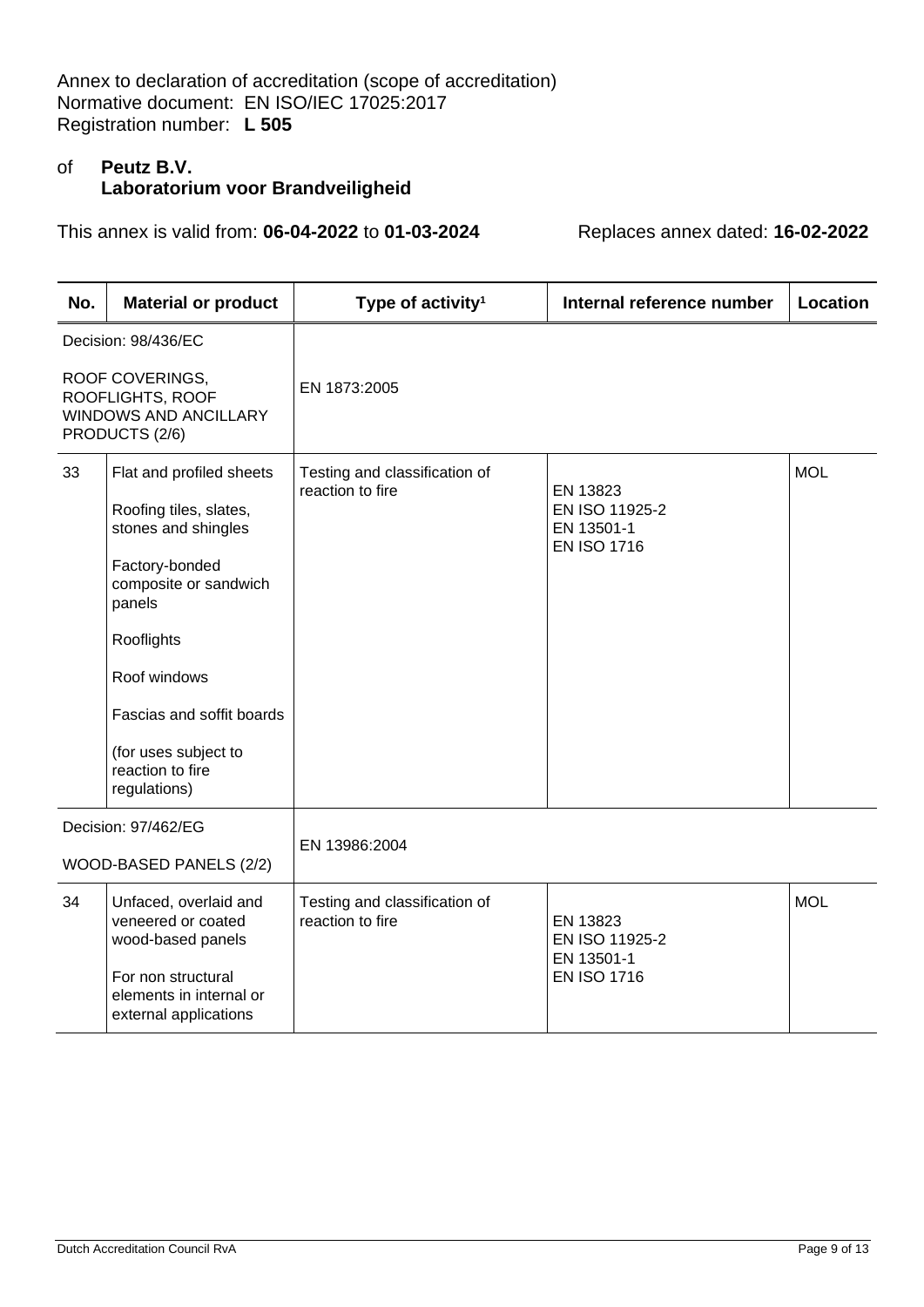# of **Peutz B.V. Laboratorium voor Brandveiligheid**

| No.                                                                                             | <b>Material or product</b>                                                                                                          | Type of activity <sup>1</sup>                                   | Internal reference number                                      | Location   |
|-------------------------------------------------------------------------------------------------|-------------------------------------------------------------------------------------------------------------------------------------|-----------------------------------------------------------------|----------------------------------------------------------------|------------|
|                                                                                                 | Decision: 99/91/EC                                                                                                                  | EN 13162:                                                       |                                                                |            |
|                                                                                                 | THERMAL INSULATING<br>PRODUCTS (2/2)                                                                                                | EN 13164:2008                                                   |                                                                |            |
| 35                                                                                              | Thermal insulating<br>products (factory-made<br>products and products<br>intended to be formed in-<br>situ)<br>(for uses subject to | Testing and classification of<br>reaction to fire               | EN 13823<br>EN ISO 11925-2<br>EN 13501-1<br><b>EN ISO 1716</b> | <b>MOL</b> |
|                                                                                                 | regulations on reaction to<br>fire)                                                                                                 |                                                                 |                                                                |            |
| Decision: 98/437/EC<br><b>INTERNAL AND EXTERNAL</b><br><b>WALL AND CEILING</b><br>FINISHES(3/5) |                                                                                                                                     |                                                                 |                                                                |            |
|                                                                                                 |                                                                                                                                     | EN 13964:2004/A1:2006<br>EN 14509:2006/AC:2008<br>EN 14716:2004 |                                                                |            |
| 36                                                                                              | Coverings in roll form                                                                                                              | Testing and classification of<br>reaction to fire               | EN 13823                                                       | <b>MOL</b> |
|                                                                                                 | Linings                                                                                                                             |                                                                 | EN ISO 11925-2<br>EN 13501-1<br><b>EN ISO 1716</b>             |            |
|                                                                                                 | Shingles                                                                                                                            |                                                                 |                                                                |            |
|                                                                                                 | Cladding slabs                                                                                                                      |                                                                 |                                                                |            |
|                                                                                                 | Suspended ceilings (kits)                                                                                                           |                                                                 |                                                                |            |
|                                                                                                 | <b>Tiles</b>                                                                                                                        |                                                                 |                                                                |            |
|                                                                                                 | Sidings                                                                                                                             |                                                                 |                                                                |            |
|                                                                                                 | Panels                                                                                                                              |                                                                 |                                                                |            |
|                                                                                                 | <b>Featured profiles</b>                                                                                                            |                                                                 |                                                                |            |
|                                                                                                 | Suspending frames                                                                                                                   |                                                                 |                                                                |            |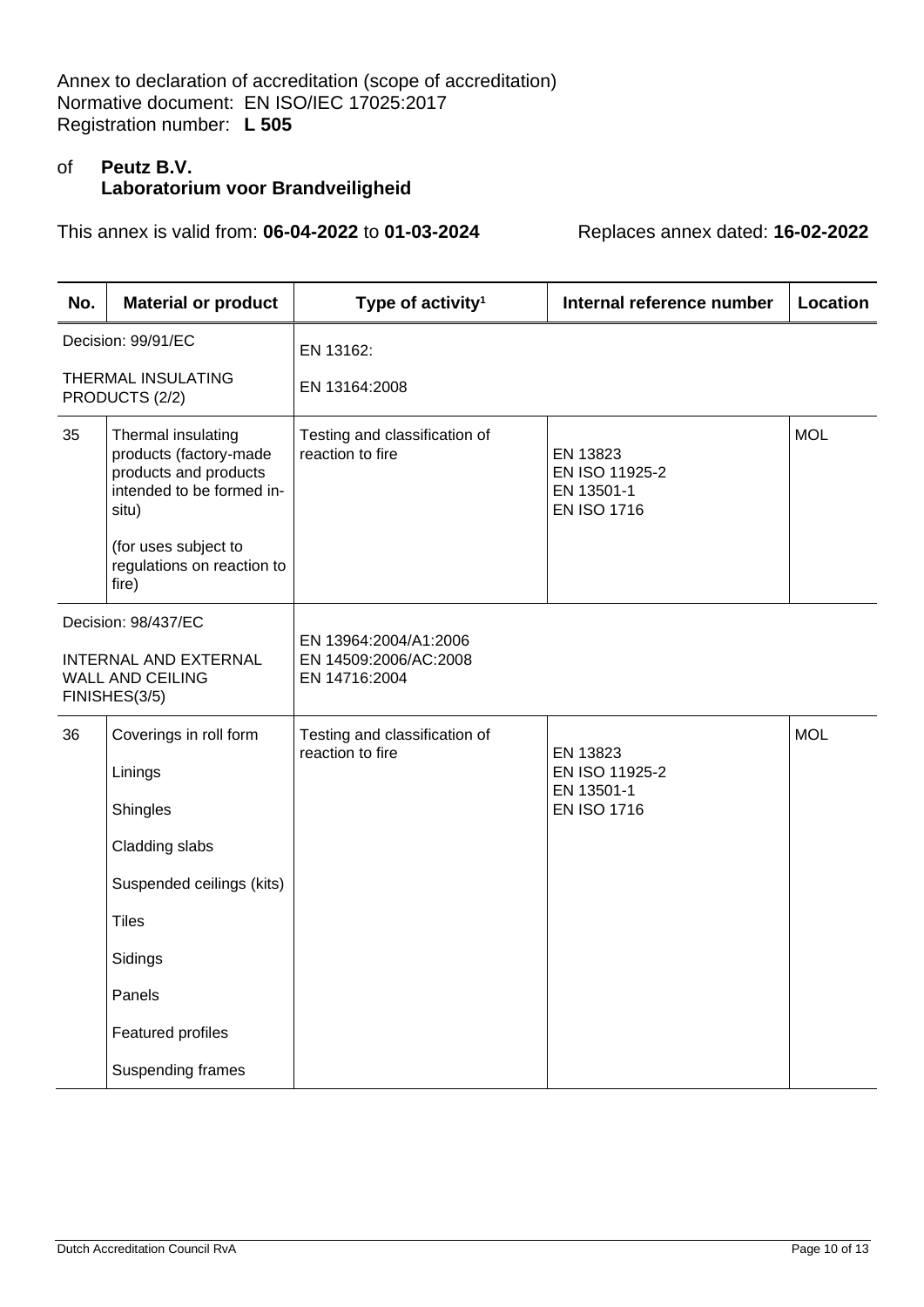# of **Peutz B.V. Laboratorium voor Brandveiligheid**

| No.                                                                                   | <b>Material or product</b>                                            | Type of activity <sup>1</sup>                     | Internal reference number                                      | Location   |
|---------------------------------------------------------------------------------------|-----------------------------------------------------------------------|---------------------------------------------------|----------------------------------------------------------------|------------|
| Decision: 98/600/EC                                                                   |                                                                       |                                                   |                                                                |            |
| SELF-SUPPORTING<br><b>TRANSLUCENT ROOF KITS</b><br>(EXCEPT GLASS-BASED KITS)<br>(3/3) |                                                                       | <b>ETAG 010</b>                                   |                                                                |            |
| 37                                                                                    | Self-supporting<br>translucent roof kits<br>(except glass-based kits) | Testing and classification of<br>reaction to fire | EN 13823<br>EN ISO 11925-2<br>EN 13501-1<br><b>EN ISO 1716</b> | <b>MOL</b> |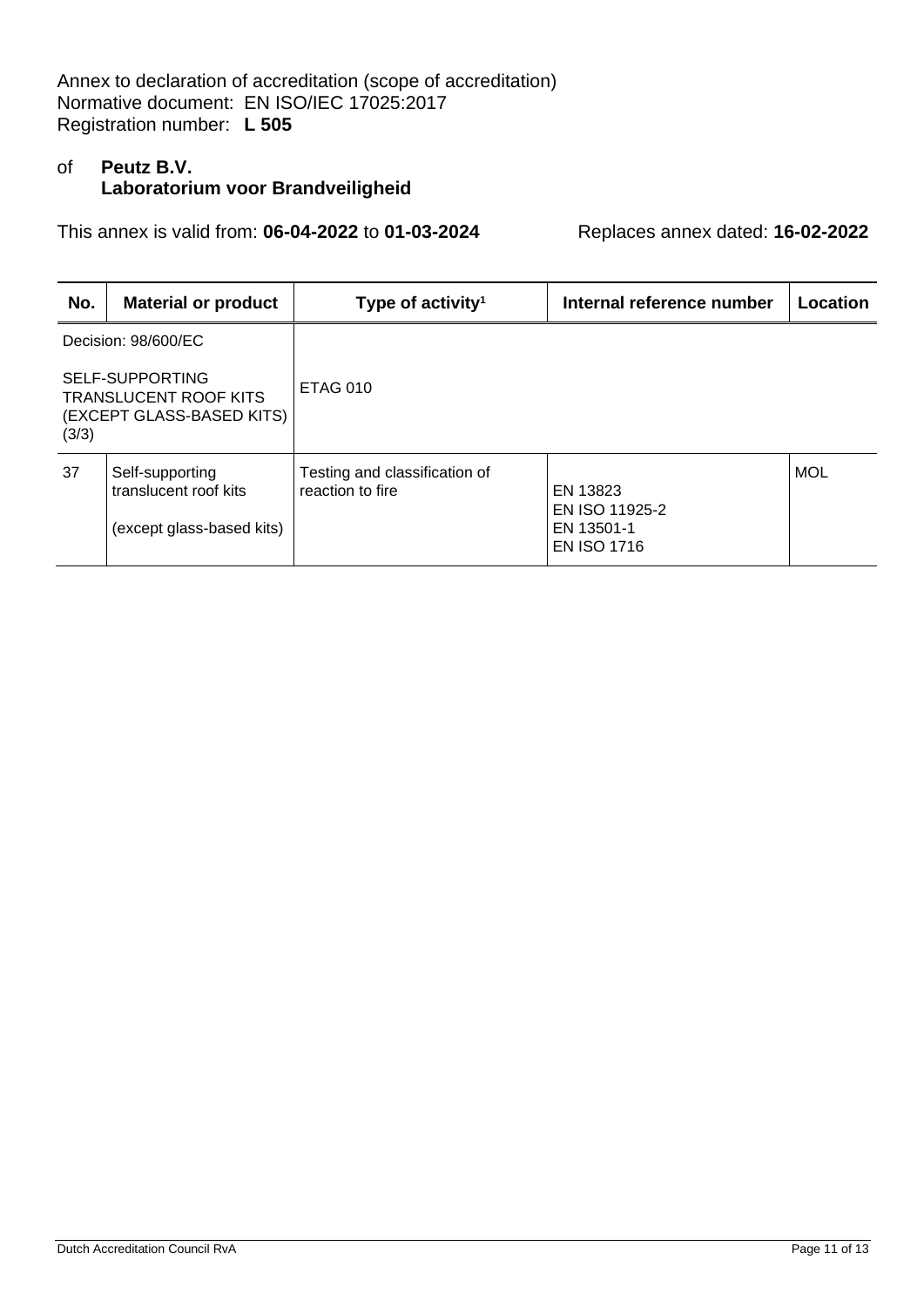# of **Peutz B.V. Laboratorium voor Brandveiligheid**

| No.                 | <b>Material or product</b>                                                                                                                                                                                                                                                                                                                                                                                                                                                                                                                                                                                                                                                                      | Type of activity <sup>1</sup>                     | Internal reference number                          | Location   |  |
|---------------------|-------------------------------------------------------------------------------------------------------------------------------------------------------------------------------------------------------------------------------------------------------------------------------------------------------------------------------------------------------------------------------------------------------------------------------------------------------------------------------------------------------------------------------------------------------------------------------------------------------------------------------------------------------------------------------------------------|---------------------------------------------------|----------------------------------------------------|------------|--|
| Decision: 97/808/EC |                                                                                                                                                                                                                                                                                                                                                                                                                                                                                                                                                                                                                                                                                                 | EN 14342+A1:2013                                  |                                                    |            |  |
| FLOORINGS (2/2)     |                                                                                                                                                                                                                                                                                                                                                                                                                                                                                                                                                                                                                                                                                                 |                                                   |                                                    |            |  |
| 38                  | Rigid flooring products<br>a) Components:<br>Paving units, tiles,<br>mosaics, parquet,<br>decking of mesh or<br>sheet, floor gratings, rigid<br>laminated floorings, wood<br>based products<br>b) load bearing systems<br>put on the market as kits<br>Raised access floors;<br>cavitiy floors<br><b>Resilient and textile</b><br>floorings<br>Homogeneous and<br>heterogeneous resilient<br>floor coverings supplied<br>either in tile, sheet or roll<br>form (textile floor<br>covering including tiles;<br>plastic and rubber sheets<br>(aminoplastic<br>thermosetting floorings);<br>linoleum and cork; anti-<br>static sheet; floor loose<br>laid tiles; resilient<br>laminated floorings) | Testing and classification of<br>reaction to fire | EN ISO 11925-2<br>EN 13501-1<br><b>EN ISO 1716</b> | <b>MOL</b> |  |